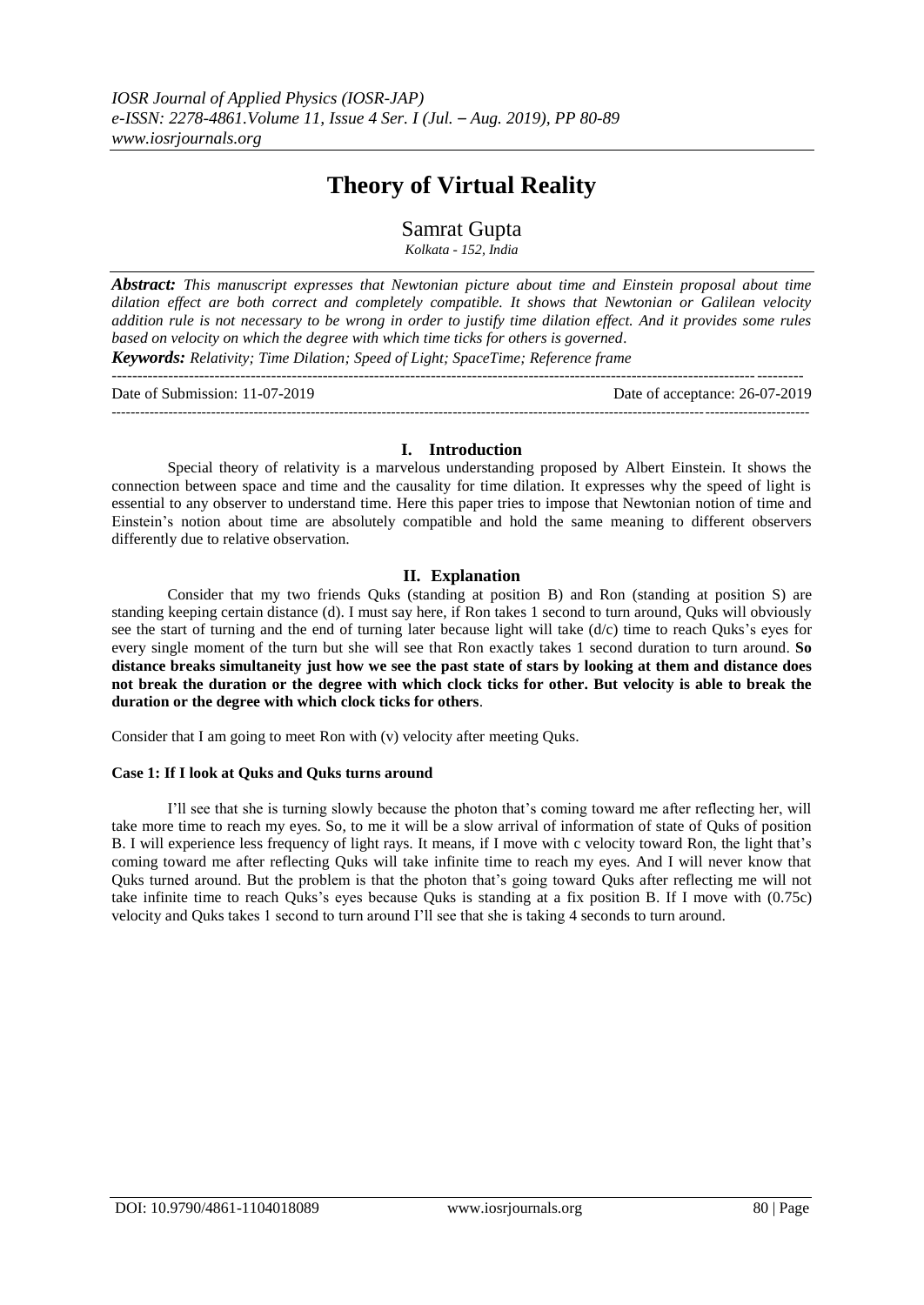

Consider that  $BC = CD = DE = EF = 1$  light second or the distance light covers in 1 second. SP(start photon) is the photon that carries the information that Quks started turning and EP(end photon) is the photon that carries the information that Quks completed her turn.

If I start moving with (0.5c) velocity from B and Quks starts turning as soon as I reach at C and if she takes 1 second to complete her turn. So she completes her turn as soon as I reach exactly in the middle of CD. But I will see that Quks starts turning when I reach at D because the SP will meet my eyes after covering BD distance after she starts turning. And the photon that carries the information that Quks completed her turn will reach at C exactly when I reach at D. EP will reach my eyes exactly when I reach at E. And I will take 2 seconds to cover the distance DE because I'm moving with (0.5c) velocity. Therefore, I'll see that Quks takes 2 seconds to turn around. But Quks actually takes 1 second to turn around. So, simultaneity and the degree with which time ticks for Quks to me both break here.

The above scenario can be expressed by,

 $T^{\prime}=T\times\{c/(c-v)\}\$  (1)

[where T is the time I'll experience about me and T' is the time I will experience about Quks]

## **Case 2: If Quks looks at Me and I turn around**

Quks will see that I'm turning slowly because the photon that's going toward Quks after reflecting me, will take more time to reach Quks's eyes. So, to Quks it will be a slow arrival of information of state of Me. She will experience less frequency of light rays. It means, if I move with (c) velocity toward Ron and if I take 1 second to turn around, Quks will see that I am actually taking 2 seconds to turn around.



Consider that  $BC = CD = DE = EF = 1$  light second or the distance light covers in 1 second. SP is the photon that carries the information that I started turning and EP is the photon that carries the information that I completed my turn.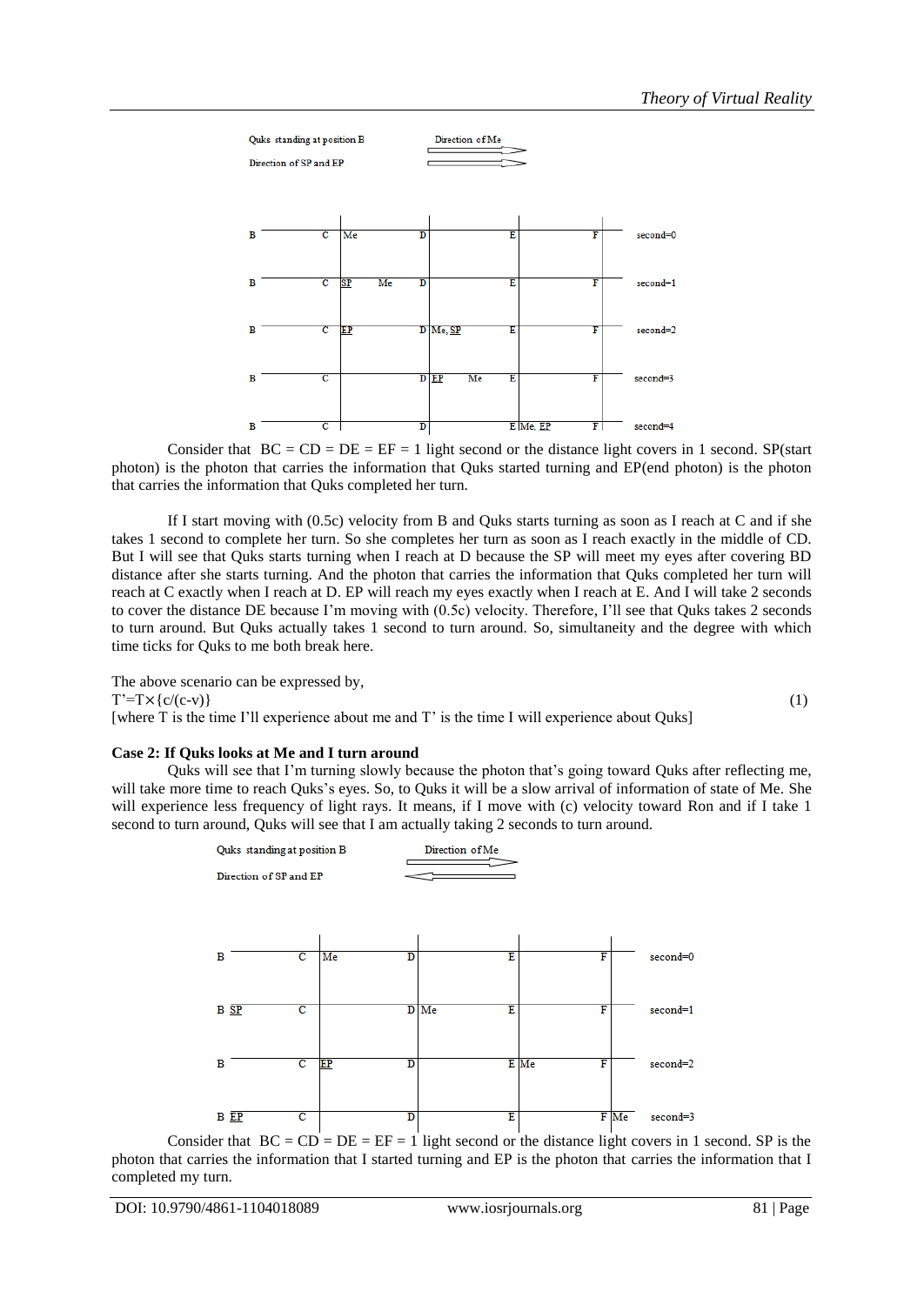If I move with (c) velocity from B and I start turning as soon as I reach at C and I take 1 second to complete my turn. So, I complete my turn as soon as I reach at D. But Quks will see that I start turning when I reach at D because the light will meet Quks's eyes after covering BC distance after I start turning. And the photon that carries the information that I completed my turn will reach at C exactly when I reach at E. The photon that carries the information that I completed my turn will reach Quks's eyes exactly when I reach at F. And I will take 2 seconds to cover the distance DF because I'm moving with (c) velocity. Therefore, Quks will see that I take 2 seconds to turn around. But I actually take 1 second to turn around. So, simultaneity and the degree with which time ticks for Me to Quks both break here. And Quks will see me moving with (c/2) velocity or taking 2 seconds to cover CD distance.

The above scenario can be expressed by,  
\n
$$
T' = Tx\{(c+v)/c\}
$$
\n(2)

[where T is the time Quks will experience about her and T' is the time Quks will experience about Me]

#### **Case 3: If Ron looks at Me and I turn around**

Ron will see that I'm turning quickly because the photons that are going toward Ron after reflecting me, will cover less distances over time to reach his eyes. So, to Ron it will be a quick arrival of information of state of Me. He will experience higher frequency of light rays. It means, if I move with half speed of light toward Ron and I take 1 second to turn around, Ron will see that I am actually taking half second to turn around. If I move with (c) velocity toward Ron, he will never know that I am coming toward him unless or until I reach to him.



Consider that  $OP = PQ = QR = RS = 1$  light second or the distance light covers in 1 second. SP is the photon that carries the information that I started turning and EP is the photon that carries the information that I completed my turn.

If I move with (0.5c) velocity from O and I start turning as soon as I reach at Q and I take 1 second to complete my turn. So, I complete my turn as soon as I reach in the middle of QR. But Ron will see that I start turning when I reach at R because the light will meet Ron's eyes after covering QS distance after I start turning. And the photon that carries the information that I completed my turn will reach in the middle of RS exactly when I reach at R. The photon that carries the information that I completed my turn will reach Ron's eyes exactly when I reach ¼ of RS. Therefore, Ron will see that I take 0.5 second to turn around. But I actually take 1 second to turn around. So, simultaneity and the degree with which time ticks for Me to Ron both break here.

The above scenario can be expressed by,

 $T' = T \times \{(c-v)/c\}$  (3)

## **Case 4: If I look at Ron and Ron turns around**

I'll see that he is turning quickly because the photons that are coming toward me after reflecting him, will cover less distances over time to reach my eyes. So, to me it will be a fast arrival of information of state of Ron of position S. I will experience higher frequency of light rays. It means, if I move with (c) velocity toward Ron and Ron takes 1 second to turn around, I will see that Ron is actually taking half second to turn around.

[where T is the time Ron will experience about him and T' is the time Ron will experience about Me]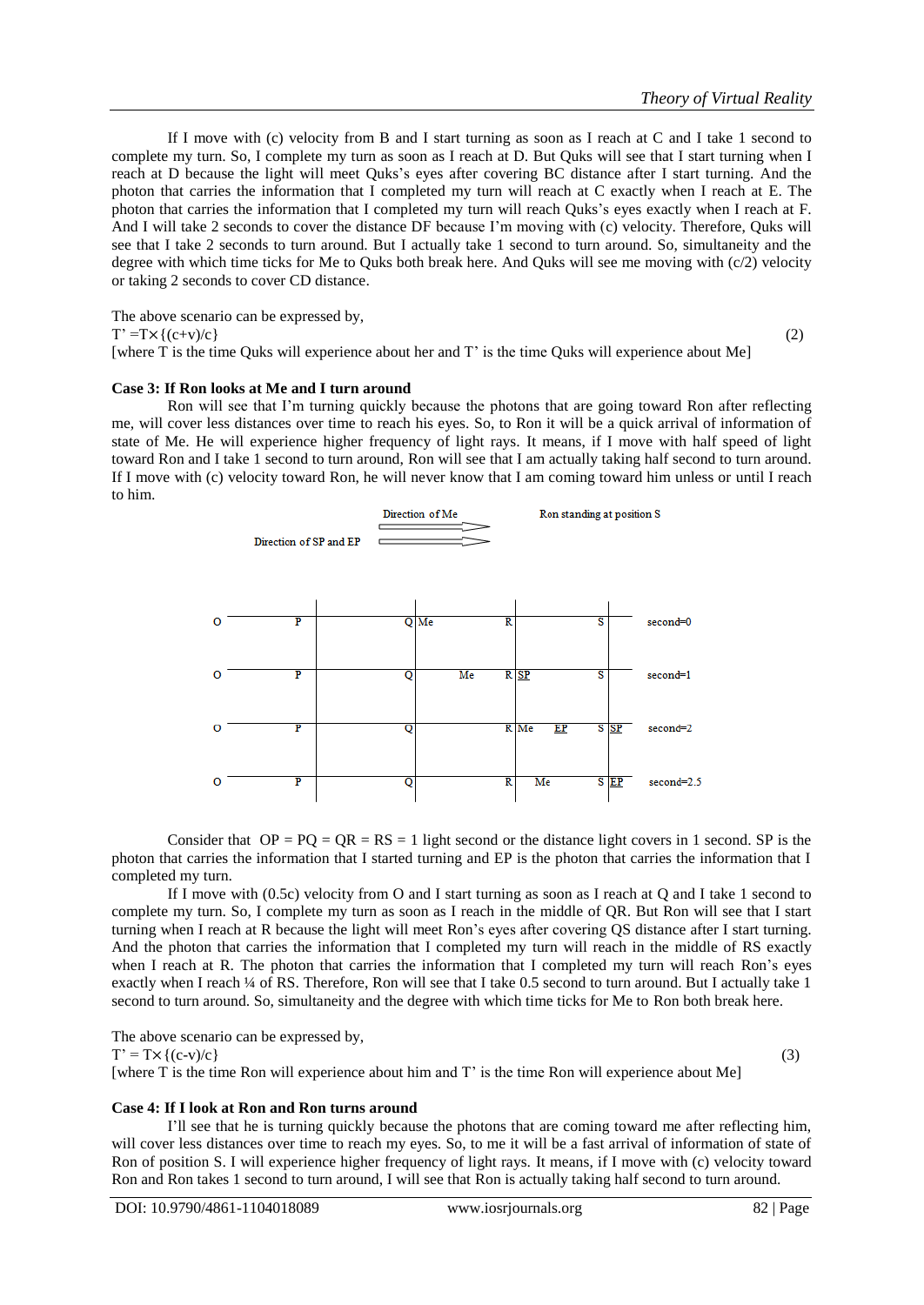

Consider that  $OP = PQ = QR = RS = 1$  light second or the distance light covers in 1 second. SP is the photon that carries the information that Ron started turning and EP is the photon that carries the information that Ron completed his turn.

If I move with (c) velocity from O and Ron starts turning as soon as I reach at P and he takes 1 second to complete his turn. So he completes his turn as soon as I reach at Q. But I will see that Ron starts turning when I reach in the middle of QR. And the photon that carries the information that Ron completed his turn will reach in the middle of RS exactly when I reach in the middle of QR. The photon that carries the information that Ron completed his turn will reach my eyes exactly when I reach at R. Therefore, I'll see that Ron takes 0.5 second to turn around. But Ron actually takes 1 second to turn around. So, simultaneity and the degree with which time ticks for Ron to me both break here.

The above scenario can be expressed by,  $T' = Tx{c/(c+v)}$  (4) [where T is the time I'll experience about me and T' is the time I will experience about Ron]

#### **Case 5: If Quks moves toward me with (u) velocity and I move toward Ron with (v) velocity and if I look at Quks Or, If I move toward Ron with (u) velocity and Ron moves with (v) velocity in the same direction and if Ron looks at Me.**



The above scenario can be expressed by,

 $T' = T \times \{ (c-u)/(c-v) \}$  (5)

[where T is the time I'll experience about me and T' is the time I will experience about Quks] Or

[where T is the time Ron will experience about him and T' is the time Ron will experience about Me]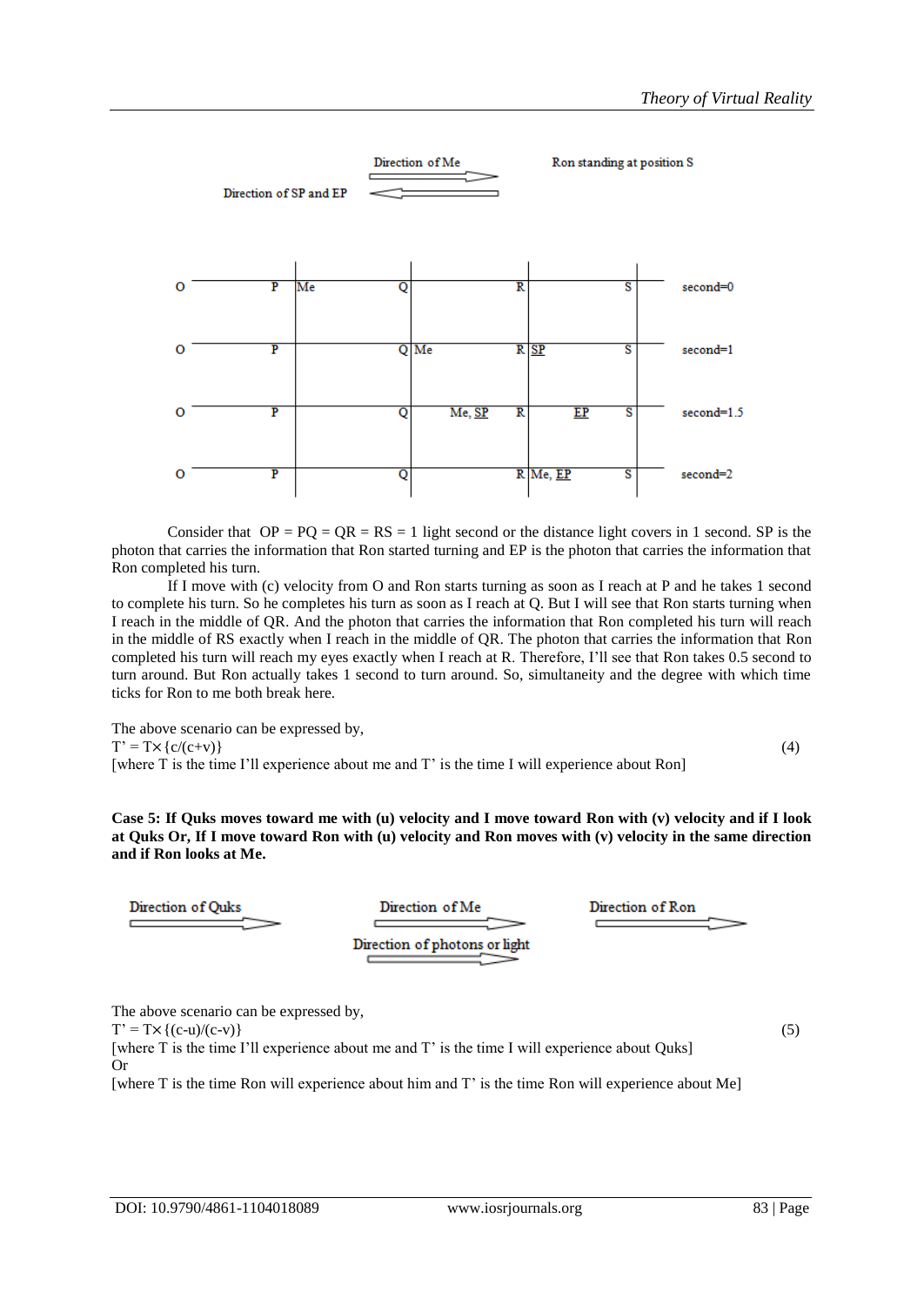**Case 6: If Quks moves toward me with (u) velocity and I move toward Ron with (v) velocity and if Quks looks at Me Or, If I move toward Ron with (u) velocity and Ron moves with (v) velocity in the same direction and if I look at Ron.**



The above scenario can be expressed by,

 $T^{\prime}=T\times\{(c+ v)/(c+ u)\}$  (6)

[where T is the time Quks will experience about her and T' is the time Quks will experience about Me] Or

[where T is the time I'll experience about me and T' is the time I will experience about Ron]

#### **Case 7: If I move toward Ron with (v) velocity and Ron moves toward me with (u) velocity and if I look at Ron Or, if Ron looks at Me.**

| Direction of Me                                                                                                                                                                                                                                                                                                       | (coming toward each other) | Direction of Ron |            |
|-----------------------------------------------------------------------------------------------------------------------------------------------------------------------------------------------------------------------------------------------------------------------------------------------------------------------|----------------------------|------------------|------------|
| The above scenario can be expressed by,<br>$T' = T \times \{(c-u)/(c+v)\}$<br>[where T is the time I'll experience about me and T' is the time I will experience about Ron]<br>$T' = T \times \{(c-v)/(c+u)\}$<br>[where T is the time Ron will experience about him and T' is the time Ron will experience about Me] |                            |                  | (7)<br>(8) |

## **Case 8: If I move toward Ron with (v) velocity and Quks moves with (u) velocity in the opposite direction and if I look at Quks Or, if Quks looks at Me.**

The above scenario can be expressed by,

 $T^2 = T \times \{(c+u)/(c-v)\}$  (9)

[where T is the time I'll experience about me and T' is the time I will experience about Quks]  $T^2 = T \times \{(c+v)/(c-u)\}$  (10) [where T is the time Quks will experience about her and T' is the time Quks will experience about Me]

Now, consider the below situation where Me, Quks and Ron are moving in a parallel way. And the distance between me and Ron is x1 and the distance between me and Quks is x2.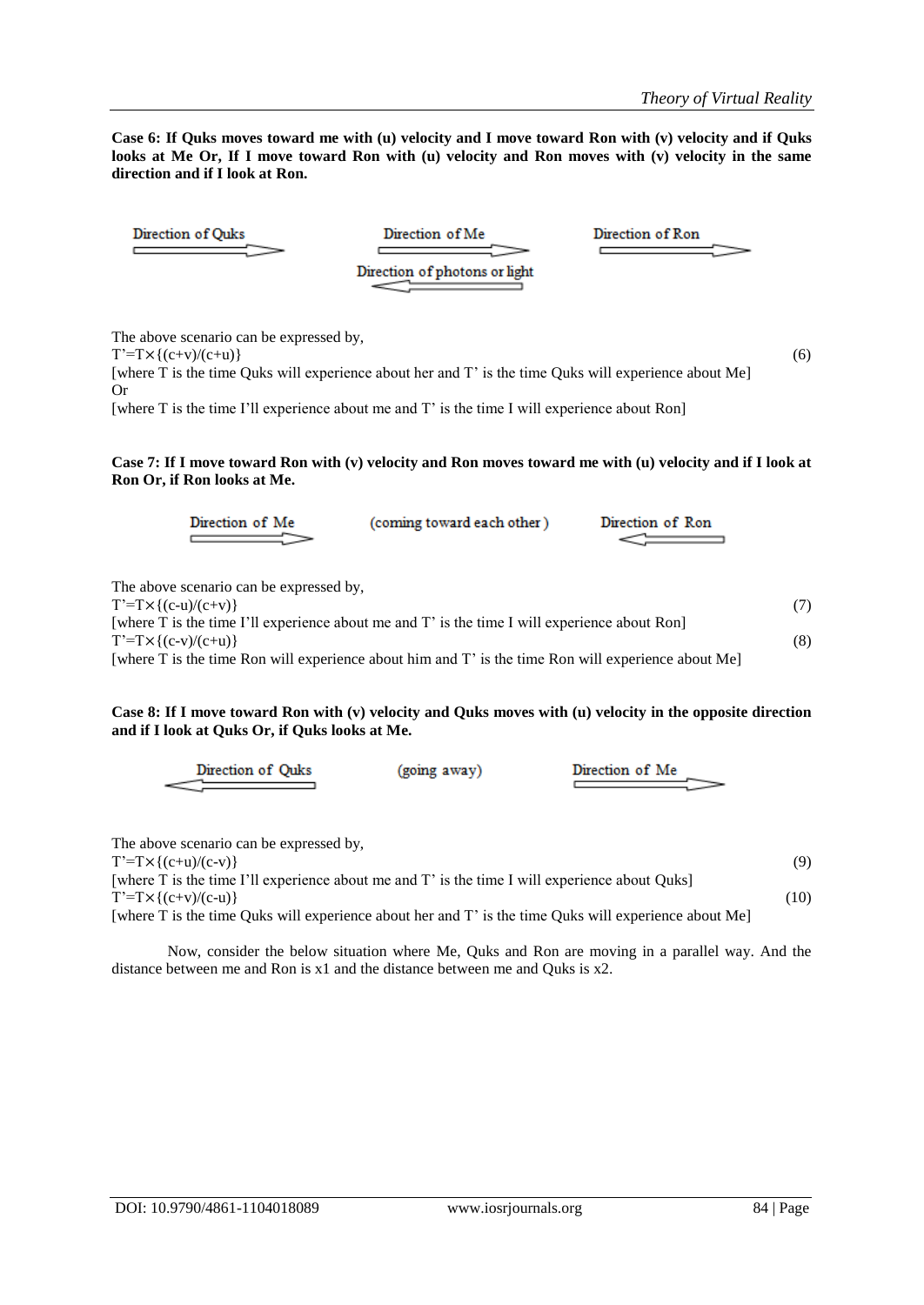

**If I move with (v) velocity and Quks and Ron also move with (v) velocity and I look at both Quks and Ron.**

Me, Ron and Quks are moving parallel with the same velocity and Ron and Quks both start turning as soon as they are crossing the point H and N respectively and think that they take 1 second to turn around and they cover HJ and NP distances respectively in 1 second. I will be able to see that Ron starts turning as soon as I cross the point C and I'll be able to see Quks starts turning as soon as I cross the point D. Similarly I'll see that Ron completes his turn exactly when I cross the point E and I'll see that Quks completes her turn exactly when I'll cross the point F. I will take exactly 1 second to cover the distance CE and DF because NP,HJ,CE and DF denote the same distance so I'll see that Ron and Quks both will take 1 second to turn around even though I won't see them starting and completing turning at the same moment.

Think, BH=x1, BC=vt1, HC=ct1, BN=x2, BD=vt2, ND=ct2  
\nSinθ = BC/HC = vt1/ct1 = v/c = vt2/ct2 = BD/ND  
\nCosθ = BH/HC = x1/ct1 = x2/ct2 = BN/ND  
\n∴ 
$$
(v/c)^2 + (x1/ct1)^2 = Sin^2θ + Cos^2θ
$$
  
\nOr,  $(v/c)^2 + (x1/ct1)^2 = 1$  (11)

From the equation (11) we can see that t1 must increase if the variable v or the variable x1 increases.

The above scenario can be expressed by below equation,  $T' = Tx \{\sqrt{(c^2 - v^2)} / \sqrt{(c^2 - u^2)}\}$  when  $(u \ge v)$  Or  $T' = Tx \{\sqrt{(c^2 + v^2)} / \sqrt{(c^2 + u^2)}\}$  when  $(u \le v)$  (12)

[where T is the time I will experience about me and T' is the time I will experience about Ron or Quks And u is the velocity of me and v is the velocity of Ron and Quks. For the above mentioned case  $u = v$  so  $T' = T$ that's why I'll also see them taking exactly 1 second to turn around]

Note: **To our normal observation θ is almost zero since v<<c . From the equation (11) we see t1 must increase if x1 increases and this is why it seems like a distant tree moving slower than a closer tree when we look outside from a moving train window. Secondly we also observe the movement of pebbles beside rail track being hazy and static when the train is running at high speed due to the increment of t1 because of the increment of v and we can find the relation between t1 and v from the equation (11)**

Now, consider another situation where my friends Mrids is standing at position M and I am standing at position S and the distance between us is (d). I must say here, if I take 1 second to turn around, Mrids will see it later because light will take (d/c) time to reach Mrids's eyes but he will see that I am exactly taking 1 second to turn around. So, distance breaks simultaneity because Mrids does not see me turning exactly when I am turning but distance is unable to break duration or period or interval but velocity is able to break it.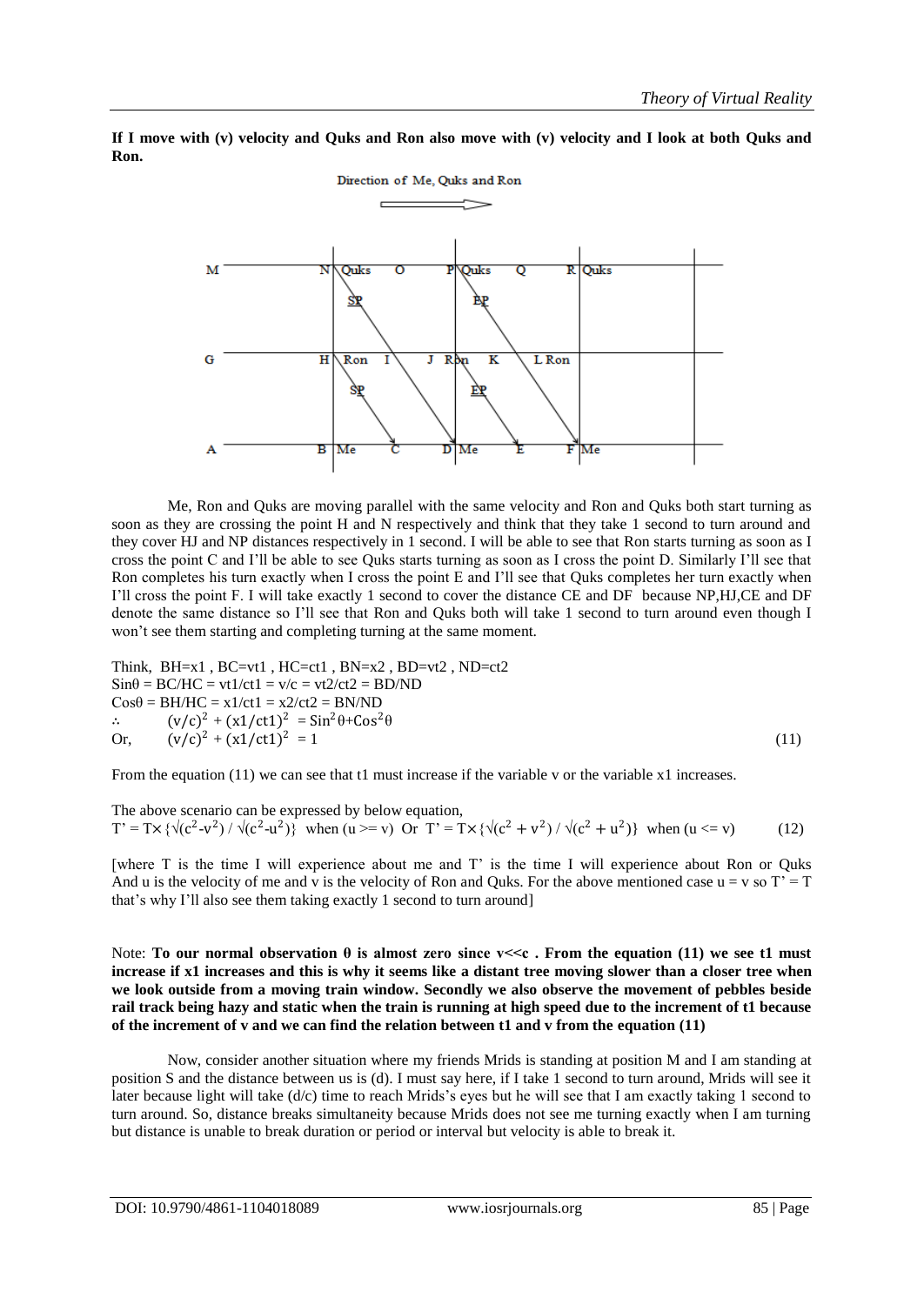## **Case 9: If Mrids starts running with (v) velocity and I look at Mrids when Mrids turns around**

I will see that Mrids turning slowly because the photon that's coming toward me after reflecting Mrids, will take more time to reach my eyes. So, to me it will be a slow arrival of information of state of Mrids. I will experience less frequency of light rays. It means, if Mrids move with (c) velocity and if he takes 1 second to turn around, I will see that he is actually taking  $\sqrt{2}$  seconds to turn around.



S Me (standing at position S)

Consider that  $SM = 1$  light second or the distance light covers in 1 second. SP is the start photon that carries the information that Mrids started turning and EP is the end photon that carries the information that Mrids completed his turn.

Think that Mrids is running with (v) velocity along the PQ line and he starts turning as soon as he reaches at M. And think that he takes 1 second to complete his turn and he covers MN distance in 1 second. So he completes his turn exactly when he reaches at N. As we know that SP takes 1 second to covers MS distance so SP reaches my eyes exactly when Mrids reaches at N. So, I will see that Mrids starts turning exactly when Mrids reaches at N. Now, EP has to cover NS distance to reach my eyes in order to inform me that Mrids completed his turn. But MS<NS , therefore EP will take more than 1 second to acknowledge me.

The above scenario can be expressed by,  $T' = T \times {\sqrt{(c^2 + v^2)}}$  $(x)$  (13) [where T is the time I will experience about me and T' is the time I will experience about Mrids]

## **Case 10: If Mrids starts running with (v) velocity and Mrids looks at Me when I turn around**

Mrid will see that I am turning slowly because the photon that's going toward Mrids after reflecting Me, will take more time to reach his eyes. So, to Mrids it will be a slow arrival of information of state of Me. Mrids will experience less frequency of light rays. It means, if Mrids move with (0.5c) velocity and if I take 1 second to turn around, he will see that I am actually taking 1.1547 second to turn around.



Consider that  $SM = 1$  light second or the distance light covers in 1 second. SP is the start photon that carries the information that I started turning and EP is the end photon that carries the information that I completed my turn.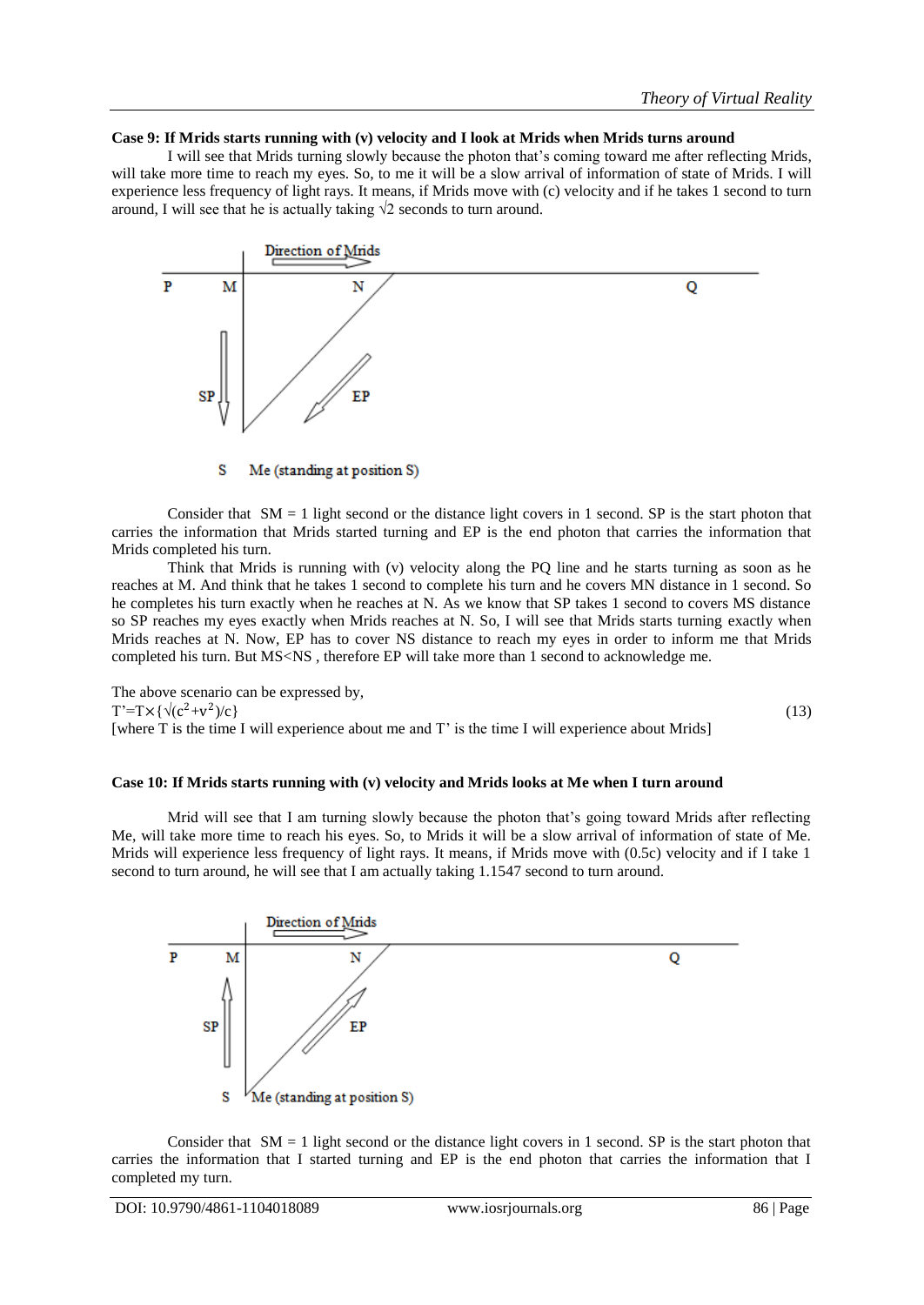Think that SP meets Mrids eyes exactly when Mrids crossing the point M with (v) velocity. Since SP takes 1 second to cover SM distance and I take 1 second to turn around then Mrids comes to know I started turning exactly when I complete my turn and exactly when Mrids crossing the point M. Now, EP has to cover SN distance to meet Mrids eyes in order to inform him that I completed my turn and it will take more than 1 second for EP.

The above scenario can be expressed by,  $(cT')^2 = (cT)^2 + (vT')^2$ [ where MS=cT, MN=vT', NS=cT'] Or,  $T' = Tx \{c / \sqrt{(c^2 - v^2)}\}$  $)\}$  (14) [ where T is the time Mrids will experience about him and T' is the time Mrids will experience about Me ]

#### **Note: Special Theory of relativity uses only the above Equation (14) to explain time dilation.**

## **Case 11: If Mrids starts running with (v) velocity and I look at Mrids when Mrids turns around**

I will see that Mrids turning quickly because the photon that's coming toward me after reflecting Mrids, will take less time to reach my eyes. So, to me it will be a quick arrival of information of state of Mrids. I will experience higher frequency of light rays. It means, if Mrids move with (c) velocity and if he takes 1 second to turn around, I will see that he is actually taking 0.5857 second to turn around.



Consider that  $SM = 1$  light second or the distance light covers in 1 second. SP is the start photon that carries the information that Mrids started turning and EP is the end photon that carries the information that Mrids completed his turn.

Think that Mrids is running with (v) velocity along the PQ line and he starts turning as soon as he reaches at N. And think that he takes 1 second to complete his turn and he covers MN distance in 1 second. So he completes his turn exactly when he reaches at M. Since we know that NS>MS hence, SP will take more than 1 second to reach my eyes. Therefore EP will already cover some portion of MS distance before SP reaches my eyes. So, EP will take less than 1 second to reach my eyes just after SP met my eyes.

The above scenario can be expressed by,  $cT' = cT - (cT)(1+v^2/c^2)$  $[-cT]$  [where MS=cT, MN=vT, NS= $cT\sqrt{(1+v^2/c^2)}$ ] Or,  $T' = Tx(2 - \sqrt{(1+v^2/c^2}))$  $))$  (15) [where T is the time I will experience about me and T' is the time I will experience about Mrids]

#### **Case 12: If Mrids starts running with (v) velocity and Mrids looks at Me when I turn around**

Mrid will see that I am turning quickly because the photon that's going toward Mrids after reflecting Me, will take less time to reach his eyes. So, to Mrids it will be a quick arrival of information of state of Me. Mrids will experience higher frequency of light rays. It means, if Mrids move with (c) velocity and if I take 1 second to turn around, he will see that I am actually taking 0.75 second to turn around.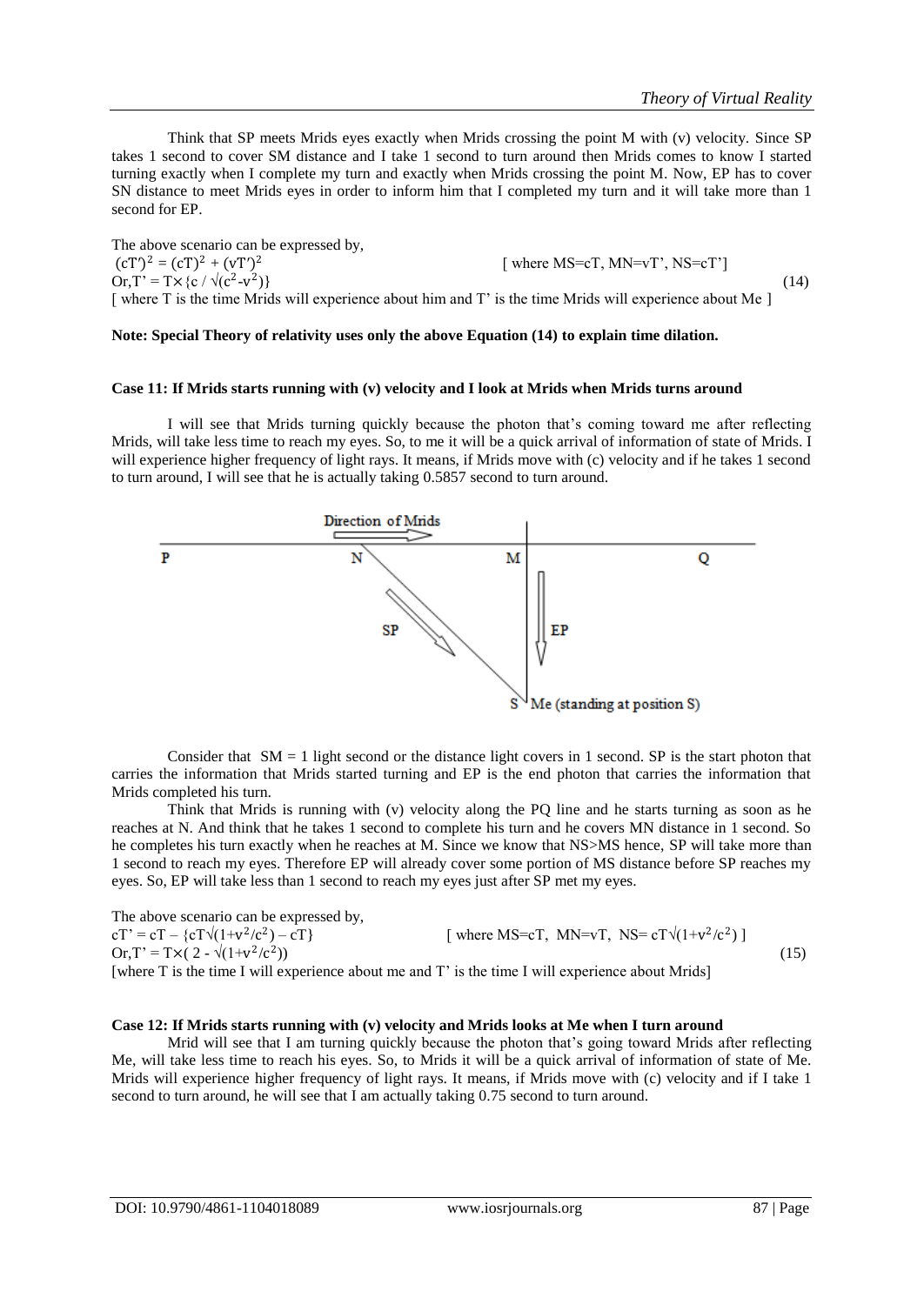

Consider that  $SM = 1$  light second or the distance light covers in 1 second. SP is the start photon that carries the information that I started turning and EP is the end photon that carries the information that I completed my turn.

Think that I start turning and SP meets Mrids eyes exactly when Mrids crossing the point N with  $(v)$ velocity. Since we know that SN>SM hence, SP will take more than 1 second to reach to N. If I take 1 second to turn around then EP will cover some portion of SM distance when SP reaches to point N. Therefore EP will meet Mrids at point M in less than 1 second just after SP reaches Mrids eyes.

The above scenario can be expressed by,

 $(2cT-cT') = \sqrt{(vT')^2 + (cT)^2}$  $[$  where MS=cT, MN=vT', NS=cT+(cT-cT')  $]$ Or, T' = T × { 3c /  $(\sqrt{(c^2+3v^2))})$  $(+2c)$ } (16) [ where T is the time Mrids will experience about him and T' is the time Mrids will experience about Me ]

For all the above cases, T is universal and T' is virtually real and compatible with the other equations. For all the above cases, Ron, Quks, Mrids and Me will experience different time about each other and all of us are correct relative to ourselves. And this is exactly what must be claimed. And this is exactly why Einstein's theory of relativity must be the best contribution to physics and all of science.

Equation (5), (6) and (12) explain why Galilean view and Einstein view on time are compatible. According to Galileo nobody will experience time dilation inside a ship which is moving with constant velocity. The reason is that everybody moves with the same velocity in the same direction. It means u=v for the equations (5), (6) and (12) and we also don't experience time dilation when nobody moves.

Case 6 explains what we will see if we hold a mirror in front of us and move forward with velocity (c). From "Equation (6)" we can say that we may be able to see the mirror but we shall not be able to see our faces. If the mirror is a light source instead of reflector then we will surely be able to see the light coming out from that source. This is why case 2 should be true only if I wear a light jacket otherwise Quks might not see me.

When we stand on any platform and look at any train coming toward the platform with certain constant velocity, it seems like the train is coming very slowly when the train is far away but when the train is passing by we see it crossing very fast and again when the train goes away we see it moving very slowly. We observe a virtual acceleration and deceleration. If we contemplate on the case 9 and 11 we will understand the reason behind it.

The relation between observed and emitted frequency for the above mentioned first eight cases are given below  $f' =$  Observed Frequency,  $f =$  Emitted Frequency,  $\lambda =$  Wavelength  $T' =$  Experienced Time  $T =$  Actual Universal Time

| Case1:              | $T' = 1/f' = \lambda/(c-v)$ | where $\lambda = c/f = Tc$         |
|---------------------|-----------------------------|------------------------------------|
| Case2:              | $T' = 1/f' = \lambda/c$     | where $\lambda = (c+v)/f = T(c+v)$ |
| Case3:              | $T' = 1/f' = \lambda/c$     | where $\lambda = (c-v)/f = T(c-v)$ |
| Case4:              | $T' = 1/f' = \lambda/(c+v)$ | where $\lambda = c/f = Tc$         |
| Case <sub>5</sub> : | $T' = 1/f' = \lambda/(c-v)$ | where $\lambda = (c-u)/f = T(c-u)$ |
| Case <sub>6</sub> : | $T' = 1/f' = \lambda/(c+u)$ | where $\lambda = (c+v)/f = T(c+v)$ |
| Case7:              | $T' = 1/f' = \lambda/(c+v)$ | where $\lambda = (c-u)/f = T(c-u)$ |
|                     | $T' = 1/f' = \lambda/(c+u)$ | where $\lambda = (c-v)/f = T(c-v)$ |
| Case <sub>8</sub> : | $T' = 1/f' = \lambda/(c-v)$ | where $\lambda = (c+u)/f = T(c+u)$ |
|                     | $T' = 1/f' = \lambda/(c-u)$ | where $\lambda = (c+v)/f = T(c+v)$ |